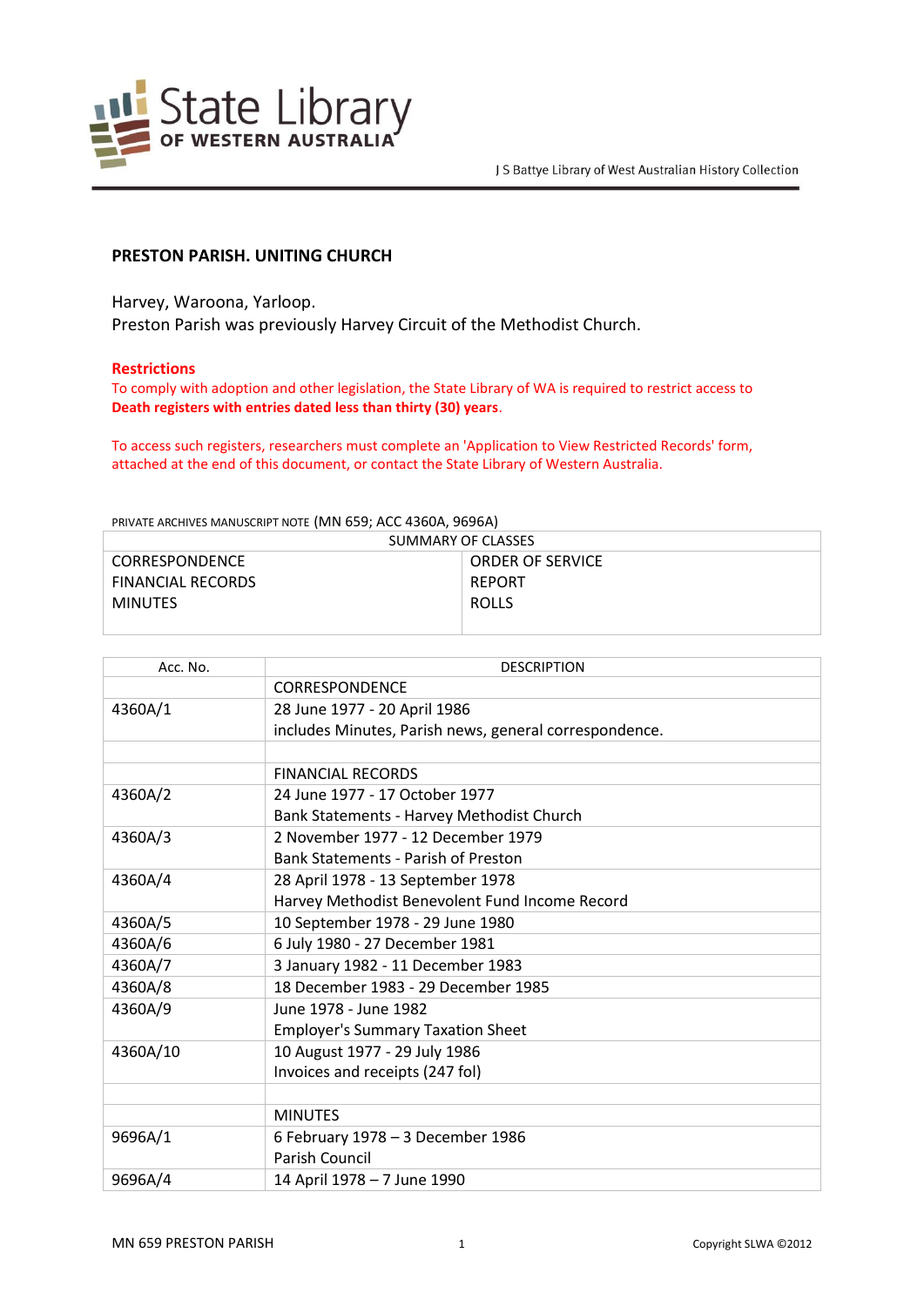

J S Battye Library of West Australian History Collection

| Acc. No.                | <b>DESCRIPTION</b>                           |
|-------------------------|----------------------------------------------|
|                         | Property and Finance Committee               |
| 4360A/12                | 30 April 1981                                |
|                         | Property and Finance Committee               |
| 4360A/13                | 23 September 1984 [Parish Council]           |
| 9696A/3                 | April 1985 - 1987. Congregational meetings   |
|                         | 18 March 1990; 8 March 1992. Parish meetings |
| 9696A/2                 | 19 February 1987 - 7 November 1996           |
|                         | <b>Parish Council</b>                        |
|                         |                                              |
|                         | <b>ORDERS OF SERVICE</b>                     |
| 4360A/15                | $2 - [1978]$                                 |
|                         | <b>Advent Sunday</b>                         |
|                         |                                              |
|                         | <b>REGISTERS</b>                             |
| 9696A/6                 | 15 January 1986 - 27 December 1996           |
| <b>RESTRICTED</b>       | Funeral register                             |
| <b>CHURCH REGISTERS</b> |                                              |
|                         |                                              |
|                         | <b>REPORTS</b>                               |
| 4360A/11                | 31 December 1980                             |
|                         | Presbytery of Peel                           |
| 9696A/5                 | $1983 - 1996$                                |
|                         | <b>AGM</b> reports                           |
| 4360A/14                | 8 March 1984                                 |
|                         | Contains Reflections - John H Nelson         |
|                         |                                              |
|                         | <b>ROLLS</b>                                 |
| 9696A/7                 | 22 June 1977 - 1 November 1993               |
| <b>Church Registers</b> | Rolls of confirmed members                   |
|                         |                                              |

Holdings = 16 cm

#### *Copyright Restrictions*

*The Commonwealth Copyright Act 1968 regulates copying of unpublished material. It is the user's legal obligation to determine and satisfy copyright.*